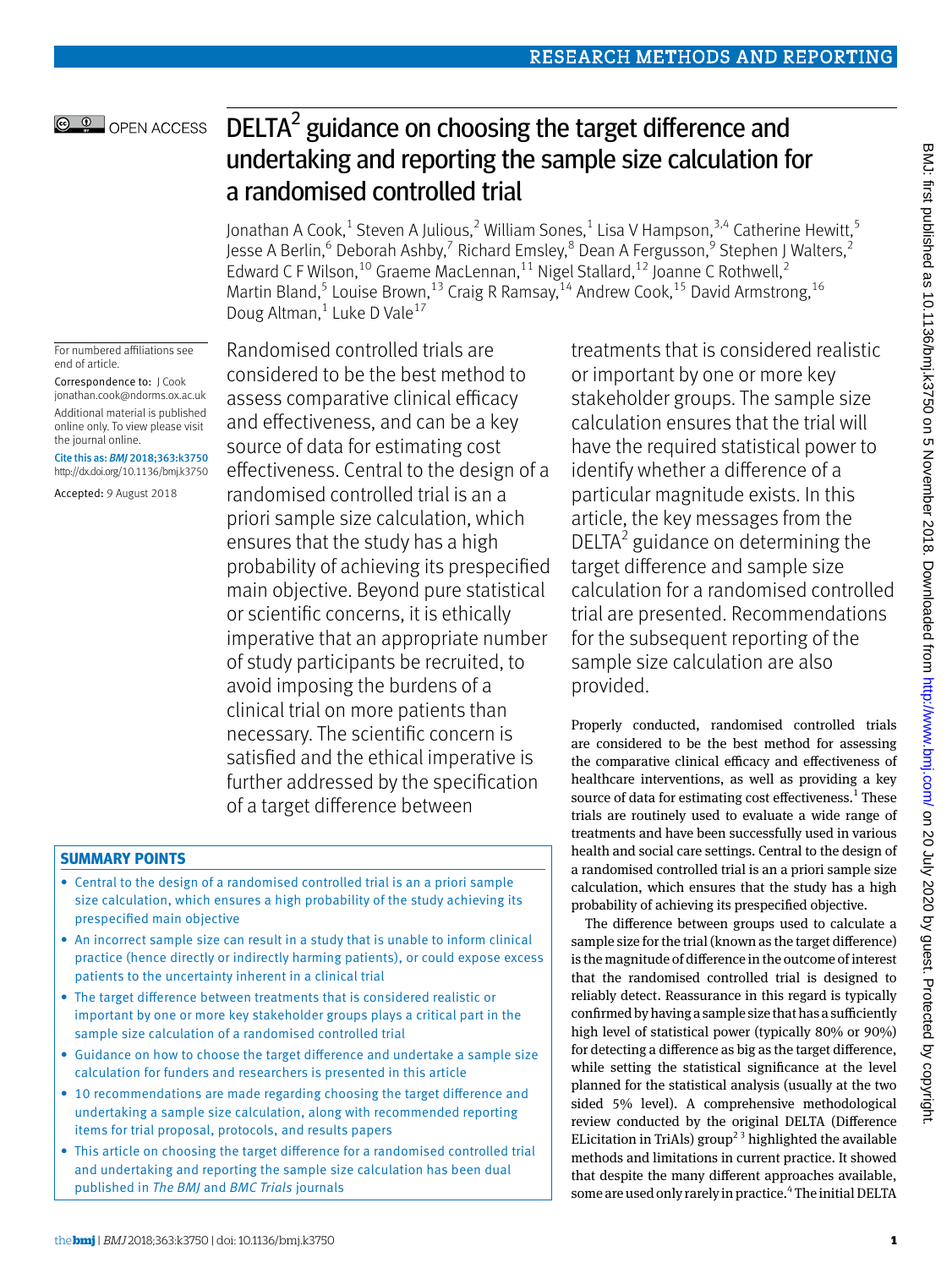#### Box 1: DELTA<sup>2</sup> recommendations for researchers undertaking a sample size calculation and choosing the target difference

- •  Begin by searching for relevant literature to inform the specification of the target difference. Relevant literature can:
	- °  relate to a candidate primary outcome or the comparison of interest, and;
	- °  inform what is an important or realistic difference for that outcome, comparison, and population.
- •  Candidate primary outcomes should be considered in turn, and the corresponding sample size explored. Where multiple candidate outcomes are considered, the choice of the primary outcome and target difference should be based on consideration of the views of relevant stakeholder groups (eg, patients), as well as the practicality of undertaking such a study with the required sample size. The choice should not be based solely on which outcome yields the minimum sample size. Ideally, the final sample size will be sufficient for all key outcomes, although this is not always practical.
- •  The importance of observing a particular magnitude of a difference in an outcome, with the exception of mortality and other serious adverse events, cannot be presumed to be self evident. Therefore, the target difference for all other outcomes needs additional justification to infer importance to a stakeholder group.
- •  The target difference for a definitive trial (eg, phase III) should be one considered to be important to at least one key stakeholder group.
- The target difference does not necessarily have to be the minimum value that would be considered important if a larger difference is considered a realistic possibility or would be necessary to alter practice.
- •  Where additional research is needed to inform what would be an important difference, the anchor and opinion seeking methods are to be favoured. The distribution method should not be used. Specifying the target difference based solely on a standardised effect size approach should be considered a last resort, although it may be helpful as a secondary approach.
- Where additional research is needed to inform what would be a realistic difference, the opinion seeking and the review of the evidence base methods are recommended. Pilot trials are typically too small to inform what would be a realistic difference and primarily address other aspects of trial design and conduct.
- Use existing studies to inform the value of key nuisance parameters that are part of the sample size calculation. For example, a pilot trial can be used to inform the choice of the standard deviation value for a continuous outcome and the control group proportion for a binary outcome, along with other relevant inputs such as the amount of missing outcome data.
- Sensitivity analyses, which consider the effect of uncertainty around key inputs (eg, the target difference and the control group proportion for a binary outcome) used in the sample size calculation, should be carried out.
- •  Specification of the sample size calculation, including the target difference, should be reported according to the guidance for reporting items (see table 1) when preparing key trial documents (grant applications, protocols, and result manuscripts).

guidance did not fully meet the needs of funders and researchers. The DELTA<sup>2</sup> project, commissioned by the United Kingdom's Medical Research Council/National Institute for Health Research Methodology Research Programme and described here, aimed to produce updated guidance for researchers and funders on specifying and reporting the target difference (the effect size) in the sample size calculation of a randomised controlled trial. In this article, we summarise the process of developing the new guidance, as well as the relevant considerations, key messages, and recommendations for researchers determining and reporting sample size calculations for randomised controlled trials (box 1 and table 1).

#### **Development of the DELTA <sup>2</sup> guidance**

The DELTA<sup>2</sup> guidance is the culmination of a five stage process to meet the stated project objectives (fig 1), which included two literature reviews of existing funder guidance and recent methodological literature, a Delphi process to engage with a wider group of stakeholders, a two day workshop, and finalisation of the core guidance.

The literature review was conducted between April and December 2016 (searching up to April 2016). The Delphi study had two rounds: one held in 2016 before a two day workshop in Oxford (September 2016), and another between August and November 2017. The general structure of the guidance was devised at the workshop. It was substantially revised on the basis of feedback from stakeholders received

through the Delphi study. In addition, stakeholder engagement events were held at various meetings throughout the development of the guidance: the Society for Clinical Trials meeting and Statisticians in the Pharmaceutical Industry conferences both held in May 2017, a Joint Statistical Meeting in August 2017, and a Royal Statistical Society Reading local group meeting in September 2017. These interactive sessions provided feedback on the scope (in 2016) and then draft guidance (in 2017). The core guidance was provisionally finalised in October 2017 and reviewed by the funders' representatives for comment (Methodology Research Programme advisory group). The guidance was further revised and finalised in February 2018. The full guidance document incorporating case studies and relevant appendices is available here. $5$  Further details on the findings of the Delphi study and the wider engagement with stakeholders are reported elsewhere.<sup>6</sup> The guidance and key messages are summarised in the remainder of this paper.

### **The target difference and sample size calculations in randomised controlled trials**

The role of the sample size calculation is to determine how many patients are required for the planned analysis of the primary outcome to be informative. It is typically achieved by specifying a target difference for the key (primary) outcome that can be reliably detected and the required sample size calculated. In this summary paper, we restrict considerations to the most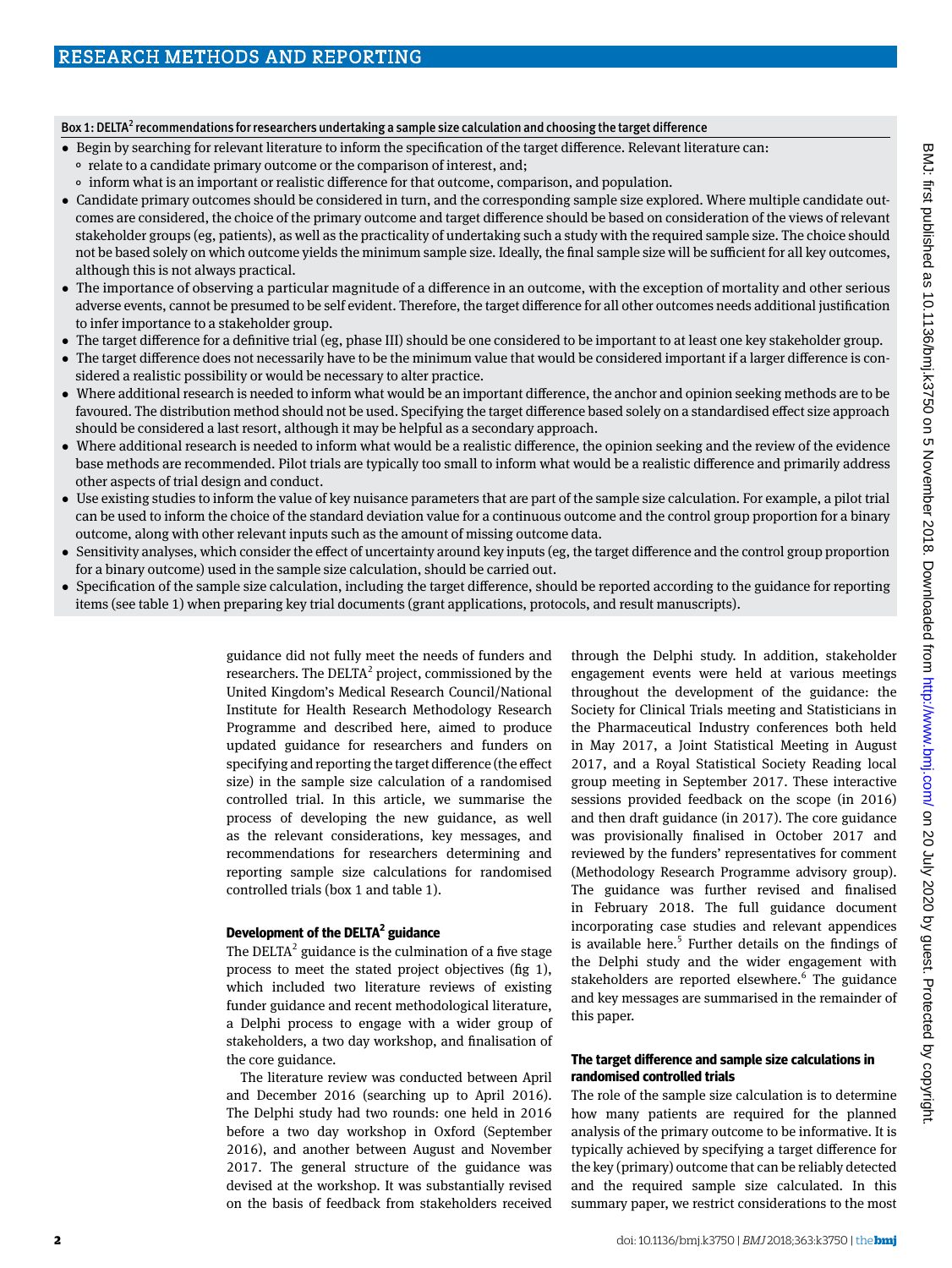| Table 1   DELTA <sup>2</sup> recommended reporting items for the sample size calculation of a randomised controlled trial with a superiority question                                                                                                                                                                                                                                                                                                                                                     |                                                 |
|-----------------------------------------------------------------------------------------------------------------------------------------------------------------------------------------------------------------------------------------------------------------------------------------------------------------------------------------------------------------------------------------------------------------------------------------------------------------------------------------------------------|-------------------------------------------------|
| Recommended reporting items                                                                                                                                                                                                                                                                                                                                                                                                                                                                               | Page and line numbers<br>where item is reported |
| Core items                                                                                                                                                                                                                                                                                                                                                                                                                                                                                                |                                                 |
| (1) Primary outcome (and any other outcome on which the calculation is based)                                                                                                                                                                                                                                                                                                                                                                                                                             |                                                 |
| If a primary outcome is not used as the basis for the sample size calculation, state why                                                                                                                                                                                                                                                                                                                                                                                                                  |                                                 |
| (2) Statistical significance level and power                                                                                                                                                                                                                                                                                                                                                                                                                                                              |                                                 |
| (3) Express the target difference according to outcome type                                                                                                                                                                                                                                                                                                                                                                                                                                               |                                                 |
| (a) Binary-state the target difference as an absolute or relative effect (or both), along with the intervention and control group proportions. If both<br>an absolute and a relative difference are provided, clarify if either takes primacy in terms of the sample size calculation                                                                                                                                                                                                                     |                                                 |
| (b) Continuous—state the target mean difference on the natural scale, common standard deviation, and standardised effect size (mean difference<br>divided by the standard deviation)                                                                                                                                                                                                                                                                                                                      |                                                 |
| (c) Time-to-event—state the target difference as an absolute or relative difference (or both); provide the control group event proportion, planned<br>length of follow-up, intervention and control group survival distributions, and accrual time (if assumptions regarding them are made). If both an<br>absolute and relative difference are provided for a particular time point, clarify if either takes primacy in terms of the sample size calculation                                             |                                                 |
| (4) Allocation ratio                                                                                                                                                                                                                                                                                                                                                                                                                                                                                      |                                                 |
| If an unequal ratio is used, the reason for this should be stated                                                                                                                                                                                                                                                                                                                                                                                                                                         |                                                 |
| (5) Sample size based on the assumptions as per above                                                                                                                                                                                                                                                                                                                                                                                                                                                     |                                                 |
| (a) Reference the formula/sample size calculation approach, if standard binary, continuous, or survival outcome formulas are not used. For a time-<br>to-event outcome, the number of events required should be stated                                                                                                                                                                                                                                                                                    |                                                 |
| (b) If any adjustments (eg, allowance for loss to follow-up, multiple testing) that alter the required sample size are incorporated, they should also<br>be specified, referenced, and justified along with the final sample size                                                                                                                                                                                                                                                                         |                                                 |
| (c) For alternative designs, additional input should be stated and justified. For example, for a cluster randomised controlled trial (or an individually<br>randomised controlled trial with clustering), state the average cluster size and intracluster correlation coefficient(s). Variability in cluster size<br>should be considered and, if necessary, the coefficient of variation should be incorporated into the sample size calculation. Justification for the<br>values chosen should be given |                                                 |
| (d) Provide details of any assessment of the sensitivity of the sample size to the inputs used                                                                                                                                                                                                                                                                                                                                                                                                            |                                                 |
| Additional items for grant application and trial protocol                                                                                                                                                                                                                                                                                                                                                                                                                                                 |                                                 |
| (6) Underlying basis used for specifying the target difference (an important or realistic difference)                                                                                                                                                                                                                                                                                                                                                                                                     |                                                 |
| (7) Explain the choice of target difference—specify and reference any formal method used or relevant previous research                                                                                                                                                                                                                                                                                                                                                                                    |                                                 |
| Additional item for trial results paper                                                                                                                                                                                                                                                                                                                                                                                                                                                                   |                                                 |
| (8) Reference the trial protocol                                                                                                                                                                                                                                                                                                                                                                                                                                                                          |                                                 |

 This set of reporting items has been developed with the conventional statistical (Neyman-Pearson) approach to a sample size calculation in mind. Some of the reporting items would differ if another approach were to be used. This table can be downloaded as a separate document in the web appendix; page numbers can be added electronically to the PDF document.

> common trial design looking at a superiority question (one which assumes no difference between treatments and looks for a difference), although the full guidance considers equivalence and non-inferiority designs that invert the hypothesis and how the use of the target difference differs for such designs.<sup>5</sup>

The precise research question that the trial is primarily set up to answer will determine what needs to be estimated in the planned primary analysis, which is known formally as the "estimand." A key part of characterising the research question is choosing the primary outcome, which needs careful consideration. The target difference should be a difference that is appropriate for that estimand.<sup>7-10</sup> Typically (for superiority trials), an intention to treat or treatment policy estimand—that is, according to the randomised



Fig 1 | DELTA<sup>2</sup> project components of work

groups irrespective of subsequent compliance with the treatment allocation—is used. Other analyses that deal with different estimands<sup>8911</sup> of interest (eg, those based on the effect on receipt of treatment and the absence of non-compliance) could also inform the choice of sample size. Different stakeholders can have somewhat differing perspectives on the appropriate target difference.<sup>12</sup> However, a key principle is that the target difference should be viewed as important by at least one (and preferably more) key stakeholder groups that is, patients, health professionals, regulatory agencies, and healthcare funders. In practice, the target difference is not always formally considered and in many cases appears, at least from trial reports, to be determined on convenience, the research budget, or some other informal basis. $13$  The target difference can be expressed as an absolute difference (eg, mean difference or difference in proportions) or a relative difference (eg, hazard or risk ratio), and is also often referred to, rather imprecisely, as the trial "effect size."

Statistical calculation of the sample size is far from an exact science.<sup>14</sup> Firstly, investigators typically make assumptions that are a simplification of the anticipated analysis. For example, the impact of adjusting for baseline factors is difficult to quantify upfront, and even though the analysis is intended to be an adjusted one (such as when randomisation has been stratified or minimised), $^{15}$  the sample size calculation is often conducted on the basis of an unadjusted analysis. Secondly, the calculated sample size can be sensitive to the assumptions made in the calculations such that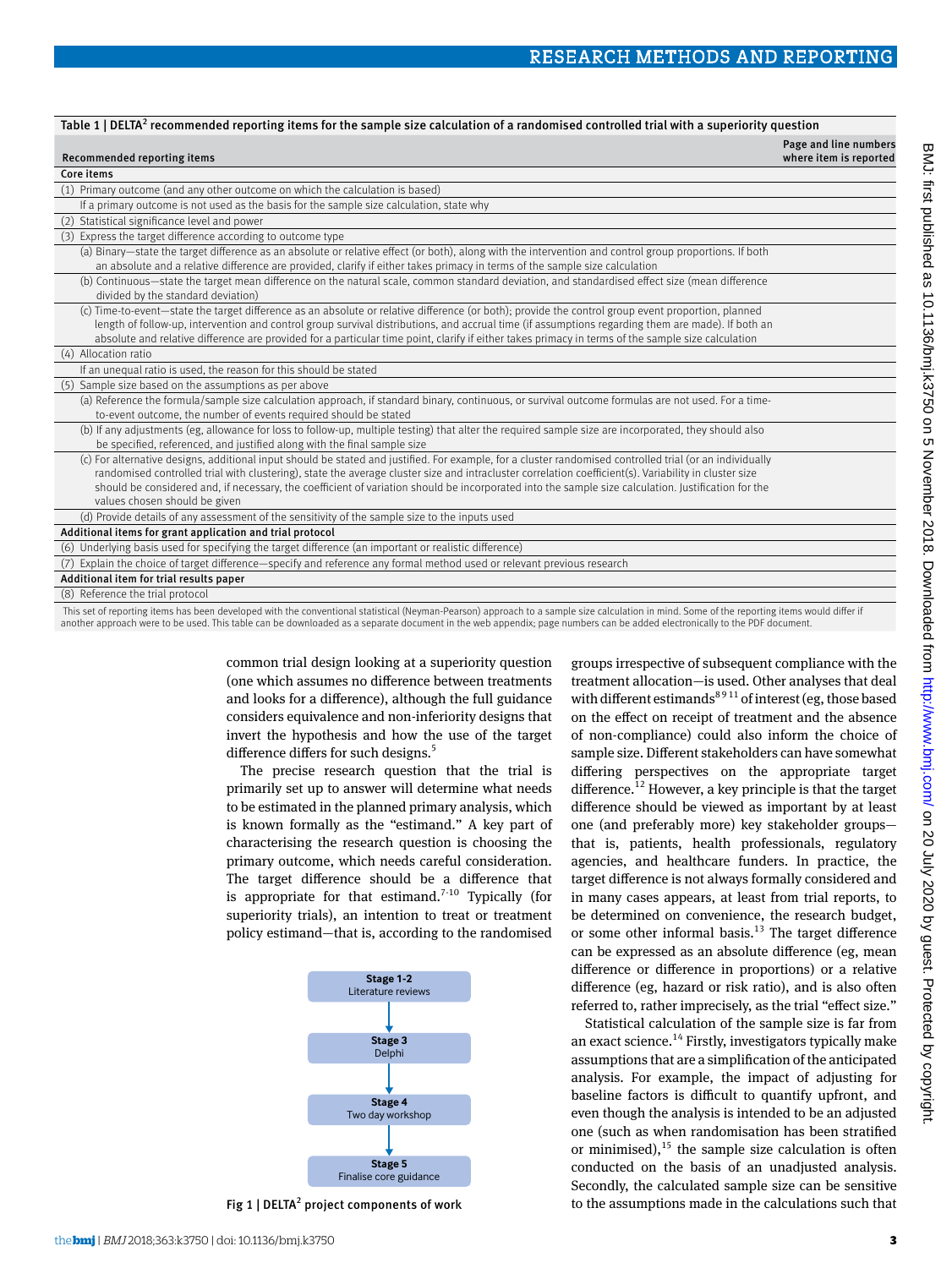a small change in one of the assumptions can lead to substantial change in the calculated sample size. Often a simple formula can be used to calculate the required sample size. The formula varies according to the type of outcome, how the target difference is expressed (eg, a risk ratio versus a difference in proportions), and somewhat implicitly, the design of the trial and the planned analysis. Typically, a sample size formula can be used to calculate the required number of observations in the analysis set, which varies depending on the outcome and the intended analysis. In some situations, ensuring the sample size is sufficient for more than one planned analysis may be appropriate.

When deciding on the sample size for a randomised controlled trial, it is necessary for researchers to balance the risk of incorrectly concluding that there is a difference when no actual difference between the treatments exists, with the risk of failing to identify a meaningful treatment difference when the treatments do differ. Under the conventional approach, referred to as the statistical hypothesis testing framework,  $16$ the probabilities of these two errors are controlled by setting the significance level (type I error) and statistical power (1 minus type II error) at appropriate levels (typical values are two sided 5% significance and 80% or 90% power, respectively). Once these two inputs have been set, the sample size can be determined given the magnitude of the between group difference in the outcome it is desired to detect (the target difference). The calculation (reflecting the intended analysis) is conventionally done on the basis of testing for a difference of any magnitude. As a consequence, it is essential when interpreting the analysis of a trial to consider the uncertainty in the estimate, which is reflected in the confidence interval. A key question of interest is what magnitude of difference can be ruled out. The expected (predicted) width of the confidence interval can be determined for a given target difference and sample size calculation, which is another helpful aid in making an informed choice about this part of a trial's design. $^{17}$  Other statistical and economic approaches to calculating the sample size have been proposed, such as precision and bayesian based approaches<sup>16 18-20</sup> and the value of information analysis, $21$  although they are not at present commonly applied.<sup>22</sup>

The required sample size is very sensitive to the target difference. Under the conventional approach, halving the target difference quadruples the sample size for a two arm, 1:1, parallel group superiority trial with a continuous outcome.<sup>23</sup> Appropriate sample size formulas vary depending on the proposed trial design and statistical analysis, although the overall approach is consistent. In more complex scenarios, simulations can be used but the same general principles hold. It is prudent to undertake sensitivity calculations to assess the potential effect of misspecification of key assumptions (such as the control response rate for a binary outcome or the anticipated variance of a continuous outcome).

The sample size calculation and the target difference, if well specified, help provide reassurance that the trial is likely to detect a difference at least as large as the target difference in terms of comparing the primary outcome between treatments. Failure to clarify sufficiently what is important and realistic at the design stage can lead to subsequent sample size revisions, or an unnecessarily inconclusive trial due to lack of statistical precision or ambiguous interpretation of the findings.<sup>24,25</sup> When specifying the target difference with a definitive trial in mind, the following guidance should be considered.

#### **Specifying the target difference for a randomised controlled trial**

Different statistical approaches can be taken to specify the target difference and calculate the sample size but the general principles are the same. To aid those researchers new to the topic and to encourage better practice and reporting regarding the specification of the target difference for a randomised controlled trial, a series of recommendations is provided in box 1 and table 1. Seven broad types of methods can be used to justify the choice of a particular value as the target difference, which are summarised in box 2.

Broadly speaking, two different approaches can be taken to specify the target difference for a randomised controlled trial. A difference that is considered to be:

- Important to one or more stakeholder groups
- Realistic (plausible), based on either existing evidence, or expert opinion.

A large literature exists on defining and justifying a (clinically) important difference, particularly for quality of life outcomes.<sup>27-29</sup> In a similar manner, discussions of the relevance of estimates from existing studies are also common; there are several potential pitfalls to their use, which needs careful consideration of how they should inform the choice of the target difference.<sup>2</sup> It has been argued that a target difference should always be both important and realistic,  $30$  which would seem particularly apt when designing a definitive (phase 3) superiority randomised controlled trial. In a sample size calculation for a randomised controlled trial, the target difference between the treatment groups strictly relates to a group level difference for the anticipated study population. However, the difference in an outcome that is important to an individual might differ from the corresponding value at the population level. More extensive consideration of the variations in approach is provided elsewhere.<sup>23</sup>

#### **Reporting the sample size calculation**

The approach taken to determine the sample size and the assumptions made should be clearly specified. This information should include all the inputs and formula or simulation results, so that it is clear what the sample size was based on. This information is critical for reporting transparency, allows the sample size calculation to be replicated, and clarifies the primary (statistical) aim of the study. Under the conventional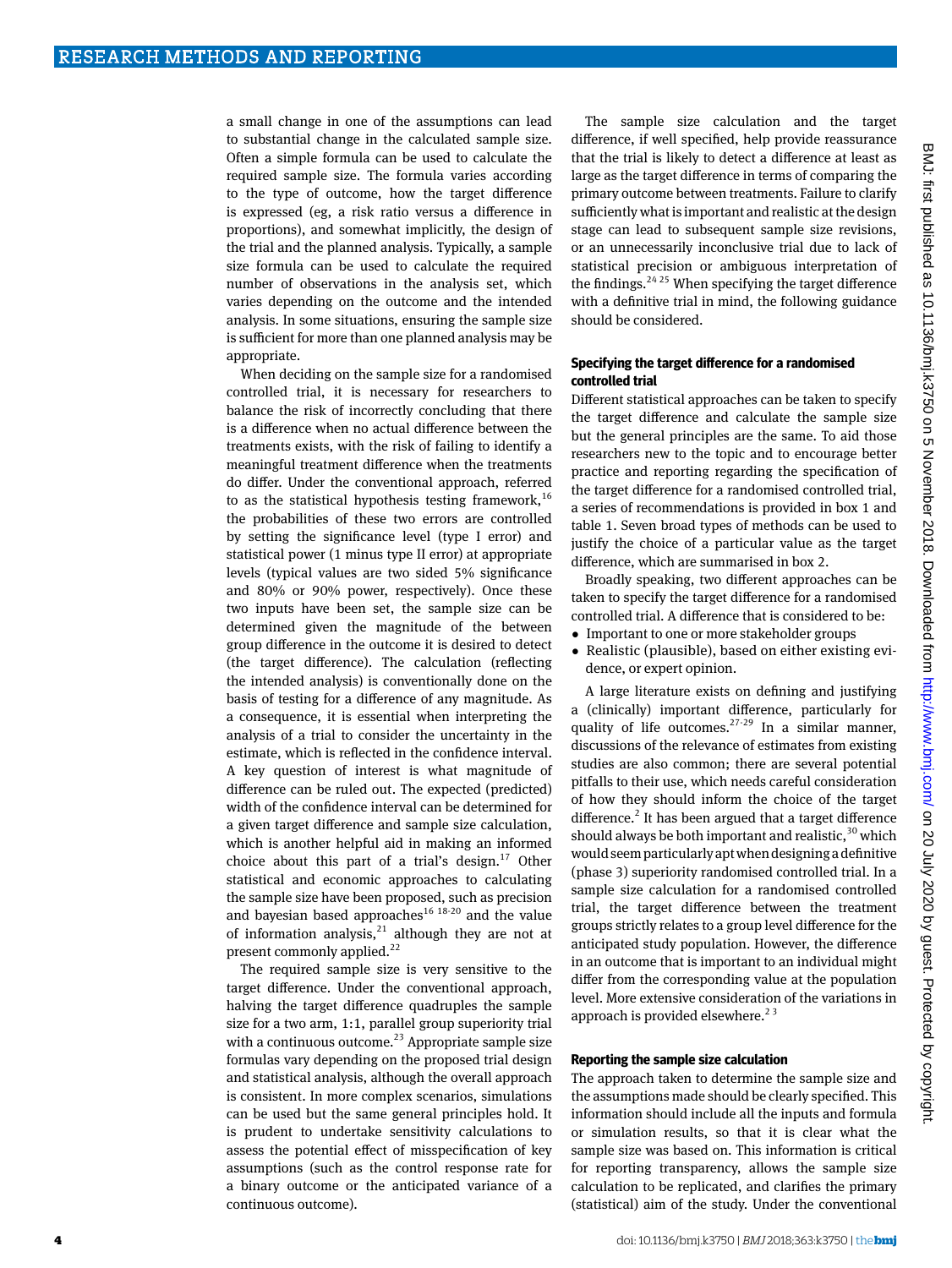## Box 2: Methods that can help inform the choice of the target difference

Methods that inform what is an important difference

- •  Anchor: The outcome of interest can be anchored by using either a patient's or health professional's judgment to define what an important difference is. This approach can be achieved by comparing a patient's health before and after treatment and then linking this change to participants who showed improvement or deterioration using a more familiar outcome (for which either patients or health professionals more readily agree on what amount of change constitutes an important difference). Contrasts between patients (eg, individuals with varying severity of a disease) can also be used to determine a meaningful difference.
- •  Distribution: Approaches that determine a value based on distributional variation. A common approach is to use a value that is larger than the inherent imprecision in the measurement and therefore likely to represent a minimal level needed for a noticeable difference.
- Health economic: Approaches that use the principles of economic evaluation. These approaches compare cost with health outcomes, and define a threshold value for the cost of a unit of health effect that a decision maker is willing to pay, to estimate the overall incremental net benefit of one treatment versus the comparator. A study can be powered to exclude a zero incremental net benefit at a desired statistical significance and power. A radically different approach is a (bayesian) decision-theoretic value of information analysis that compares the added value with the added cost of the marginal observation, thus avoiding the need to specify a target difference.
- •  Standardised effect size: The magnitude of the effect on a standardised scale defines the value of the difference. For a continuous outcome, the standardised difference can be used (most commonly expressed as Cohen's d effect size, the mean difference divided by the standard deviation). Cohen's cutoff sizes of 0.2, 0.5, and 0.8 are often used for small, medium, and large effects, respectively. Thus, a medium effect corresponds simply to a difference in the outcome of 0.5 standard deviations. When measuring a binary or survival (timeto-event) outcome, alternative metrics (eg, an odds, risk, or hazard ratio) can be used in a similar manner, although no widely recognised cutoff points exist. Cohen's cutoff points approximate odds ratios of 1.44, 2.48, and 4.27, respectively.<sup>26</sup> Corresponding risk ratio values vary according to the control group event proportion.

## Methods that inform what is a realistic difference

• Pilot study: A pilot (or preliminary) study may be carried out if there is little evidence, or even experience, to guide expectations and determine an appropriate target difference for the trial. Similarly, a phase 2 study could be used to inform a phase 3 study, although this approach would need to take account of methodological differences (eg, inclusion criteria and outcomes) that should be reflected in specification of the target difference.

## Methods that inform what is an important or a realistic difference

- •  Opinion seeking: The target difference can be based on opinions elicited from health professionals, patients, or others. Possible approaches include forming a panel of experts, surveying the membership of a professional or patient body, or interviewing individuals. This elicitation process can be explicitly framed within a trial context.
- •  Review of evidence base: The target difference can be derived from current evidence on the research question. Ideally, this evidence would be from a systematic review or meta-analysis of randomised controlled trials. In the absence of randomised evidence, evidence from observational studies could be used in a similar manner.

approach with a standard trial design (1:1 allocation, two arm, parallel group, superiority design) and unadjusted statistical analysis, the core items that need to be stated are the primary outcome, the target difference appropriately specified according to the outcome type, the associated nuisance parameter (that is, a parameter that, together with the target difference, uniquely specifies the difference on the original outcome scale—eg, the event rate in the control group for a binary primary outcome), and the statistical significance and power. More complicated designs can have additional inputs that should be considered, such as the intracluster correlation for a cluster randomised design.

A set of core items should be reported in all key trial documents (grant applications, protocols, and main results papers) to ensure reproducibility and plausibility of the sample size calculation. The full list of recommended core items are given in table 1, which is an update of the previously proposed list.<sup>31</sup> When the sample size calculation deviates from the conventional approach, whether by research question or statistical framework, the core reporting set can be modified to provide sufficient detail to ensure that the sample size calculation is reproducible and the rationale for choosing the target difference is transparent. However, the key principles remain the same. If the sample size is determined on the basis of a series of simulations, this method should be described in sufficient detail to provide an equivalent level of transparency and assessment. Additional items to give more explanation of the rationale should be provided if space allows (eg, in grant applications and trial protocols). Trial result publications can then reference these documents if sufficient space is not available to provide a full description.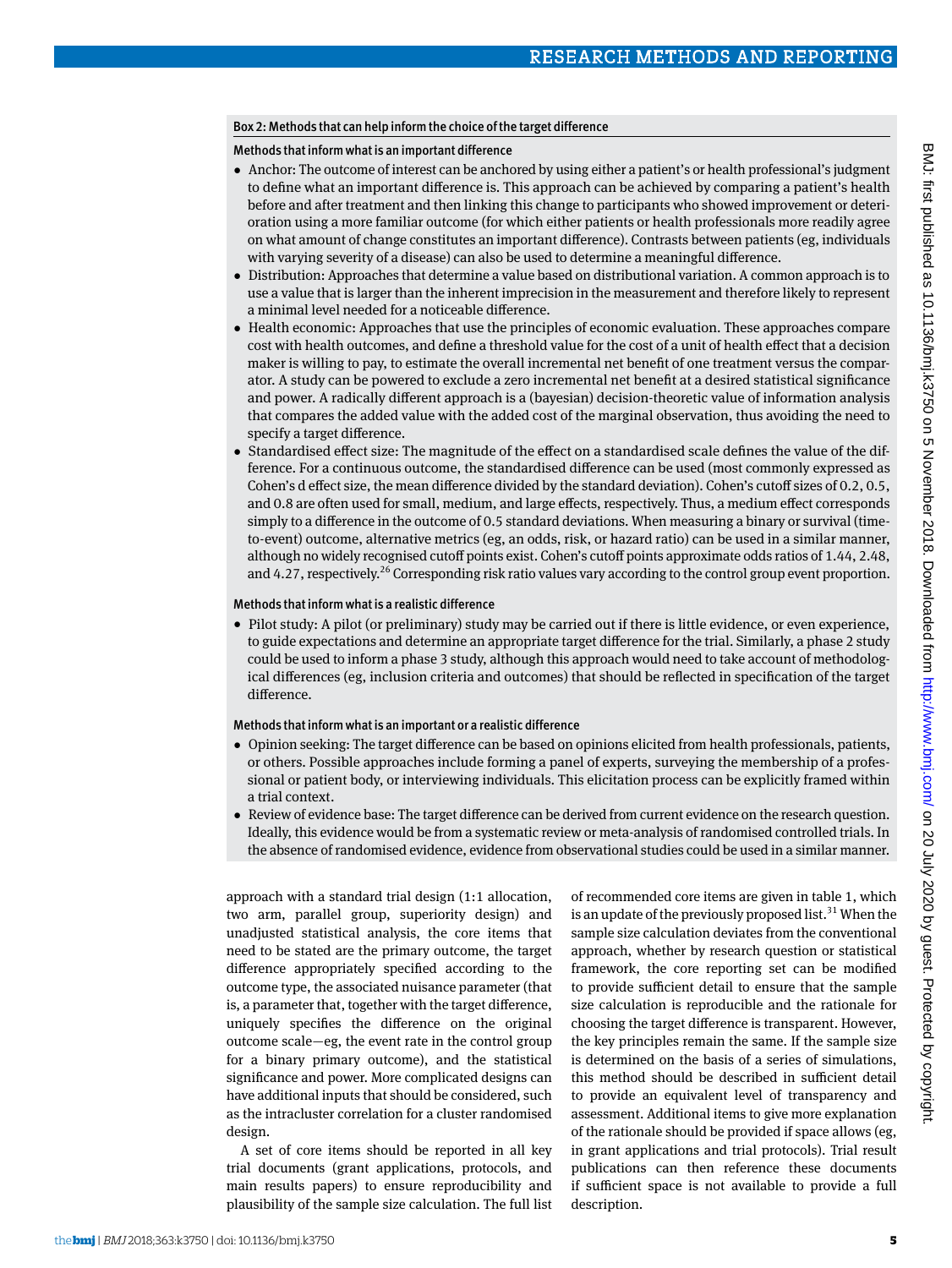#### **Discussion**

Researchers are faced with a number of difficult decisions when designing a randomised controlled trial, the most important of which are the choice of trial design, primary outcome, and sample size. The sample size is largely driven by the choice of the target difference, although other aspects of sample size determination also contribute.

The  $DELTA<sup>2</sup>$  guidance provides help on specifying a target difference and undertaking and reporting the sample size calculation for a randomised controlled trial. The guidance was developed in response to a growing recognition from funders, researchers, and other key stakeholders (such as patients and the respective clinical communities) of a real need for practical and accessible advice to inform a difficult decision. The new guidance document therefore aims to bridge the gap between the existing (limited) guidance and this growing need.

The key message for researchers is the need to be more explicit about the rationale and justification of the target difference when undertaking and reporting a sample size calculation. Increasing focus is being placed on the target difference in the clinical interpretation of the trial result, whether statistically significant or not. Therefore, the specification and reporting of the target difference, and other aspects of the sample size calculation, needs to be improved.

#### AUTHOR AFFILIATIONS

<sup>1</sup> Centre for Statistics in Medicine, Nuffield Department of

Orthopaedics, Rheumatology and Musculoskeletal Sciences, University of Oxford, Botnar Research Centre, Nuffield Orthopaedic Centre, Oxford OX3 7LD, UK

<sup>2</sup> Medical Statistics Group, ScHARR, University of Sheffield, Sheffield, UK

<sup>3</sup>Statistical Methodology and Consulting, Novartis, Basel, Switzerland

4 Department of Mathematics and Statistics, Lancaster University, Lancaster, UK

5 Department of Health Sciences, University of York, Heslington, York, UK

6 Johnson & Johnson, Titusville, NJ, USA

<sup>7</sup> Imperial Clinical Trials Unit, School of Public Health, Imperial College London, London, UK

8 Department of Biostatistics and Health Informatics, Institute of Psychiatry, Psychology and Neuroscience, King's College London, London, UK

<sup>9</sup> Clinical Epidemiology Programme, Ottawa Hospital Research Institute, Ottawa, ON, Canada

<sup>10</sup>Cambridge Centre for Health Services Research and Cambridge Clinical Trials Unit, University of Cambridge, Institute of Public Health, Cambridge, UK

<sup>11</sup>Centre for Healthcare Randomised Trials (CHaRT), University of Aberdeen, Aberdeen, UK

<sup>12</sup>Warwick Medical School-Statistics and Epidemiology, University of Warwick, Coventry, UK

<sup>13</sup>MRC Clinical Trials Unit at University College London, Institute of Clinical Trials and Methodology, London, UK

<sup>14</sup> Health Services Research Unit, University of Aberdeen, Aberdeen, UK

15Wessex Institute, University of Southampton, Southampton, UK <sup>16</sup>School of Population Health and Environmental Sciences, Faculty of Life Sciences and Medicine, King's College London, London, UK <sup>17</sup> Health Economics Group, Institute of Health and Society, Newcastle University, Newcastle upon Tyne, UK

This paper summarised key findings of the new guidance produced by the DELTA<sup>2</sup> study, commissioned by the UK Medical Research Council (MRC)/National Institute for Health Research (NIHR) Methodology Research Programme, in response to an open commissioned call to organise a workshop on this topic in order to produce guidance. The authors are all researchers who have been involved in randomised trials of varying types, with most involved for more than 10 years; they have varying backgrounds and have worked in various clinical areas and on both academic and industry funded studies. The members of the original DELTA (Difference ELicitation in TriAls)<sup>2</sup> group were Jonathan Cook, Doug Altman, Jesse Berlin, Martin Bland, Richard Emsley, Dean Fergusson, Lisa Hampson, Catherine Hewitt, Craig Ramsay, Joanne Rothwell, Robert Smith, William Sones, Luke Vale, Stephen Walters, and Steven Julious. As part of the guidance development process, the two day workshop held in Oxford in September 2016 included the following participants: Doug Altman, David Armstrong, Deborah Ashby, Martin Bland, Andrew Cook, Jonathan Cook, David Crosby, Richard Emsley, Dean Fergusson, Andrew Grieve, Lisa Hampson, Catherine Hewitt, Steven Julious, Graeme MacLennan, Tim Maughan, Jon Nicholl, José Pinheiro, Craig Ramsay, Joanne Rothwell, William Sones, Nigel Stallard, Luke Vale, Stephen Walters, and Ed Wilson.

We thank the participants in the Delphi study and the one-off engagement sessions with various groups, including the attendees to the Society for Clinical Trials, Statisticians in the Pharmaceutical Industry, and Joint Statistical Meeting conference sessions, along with the other workshop participants who kindly provided helpful input and comments on the scope and content of this document; Robert Smith for his role as a member of the public who provided helpful public perspective and input in the workshop and also development and revision of the guidance document; Stefano Vezzoli for indepth comments that helped to refine this document; and the MRC Methodology Research Programme advisory panel that commissioned the study and provided helpful feedback on a draft version.

Contributors: JAC and SAJ conceived of the idea and drafted the initial version of the manuscript. WS, LVH, CH, JAB, DAs, RE, DAF, SJW, ECFW, GM, NS, JCR, MB, LB, CRR, AC, DAr, DAl, and LDV contributed to the development of the guidance and commented on the draft manuscript. All authors have read and approved the final version. The corresponding author attests that all listed authors meet authorship criteria and that no others meeting the criteria have been omitted.

Funding: Funding for this work was received from the MRC-NIHR UK Methodology Research Programme in response to an open commissioned call for an effect size methodology state-of-the-art workshop. The Health Services Research Unit, Institute of Applied Health Sciences (University of Aberdeen), is core funded by the Chief Scientist Office of the Scottish Government Health and Social Care Directorates. The funders had no involvement in study design, collection, analysis, and interpretation of data; reporting; or the decision to publish.

Competing interests: All authors have completed the ICMJE uniform disclosure form at http://www.icmje.org/conflicts-of-interest/ and declare: support from the MRC-NIHR UK Methodology Research Programme for the submitted work; JAB is employee of Johnson & Johnson and holds shares in this company; LVH is an employee of Novartis; all the other authors have been involved in design and conducting randomised trials through their roles; no other financial relationships with any organisations that might have an interest in the submitted work in the previous three years; and no other relationships or activities that could appear to have influenced the submitted work.

Ethical approval: Ethics approval for the Delphi study, which is part of the DELTA<sup>2</sup> project, was sought and received from the University of Oxford's medical sciences interdivisional research ethics committee (IDREC - R46815/RE001). Informed consent was obtained for all participants in the Delphi study.

This is an Open Access article distributed in accordance with the terms of the Creative Commons Attribution (CC BY 4.0) license, which permits others to distribute, remix, adapt and build upon this work, for commercial use, provided the original work is properly cited. See: <http://creativecommons.org/licenses/by/4.0/>.

- Altman DG, Schulz KF, Moher D, et al, CONSORT GROUP (Consolidated Standards of Reporting Trials). The revised CONSORT statement for reporting randomized trials: explanation and elaboration. *Ann Intern Med* 2001;134:663-94. doi:10.7326/0003-4819-134-8-200104170-00012
- 2 Cook JA, Hislop J, Adewuyi TE, et al. Assessing methods to specify the target difference for a randomised controlled trial: DELTA (Difference ELicitation in TriAls) review. *Health Technol Assess* 2014;18:v-vi, 1-175. doi:10.3310/hta18280